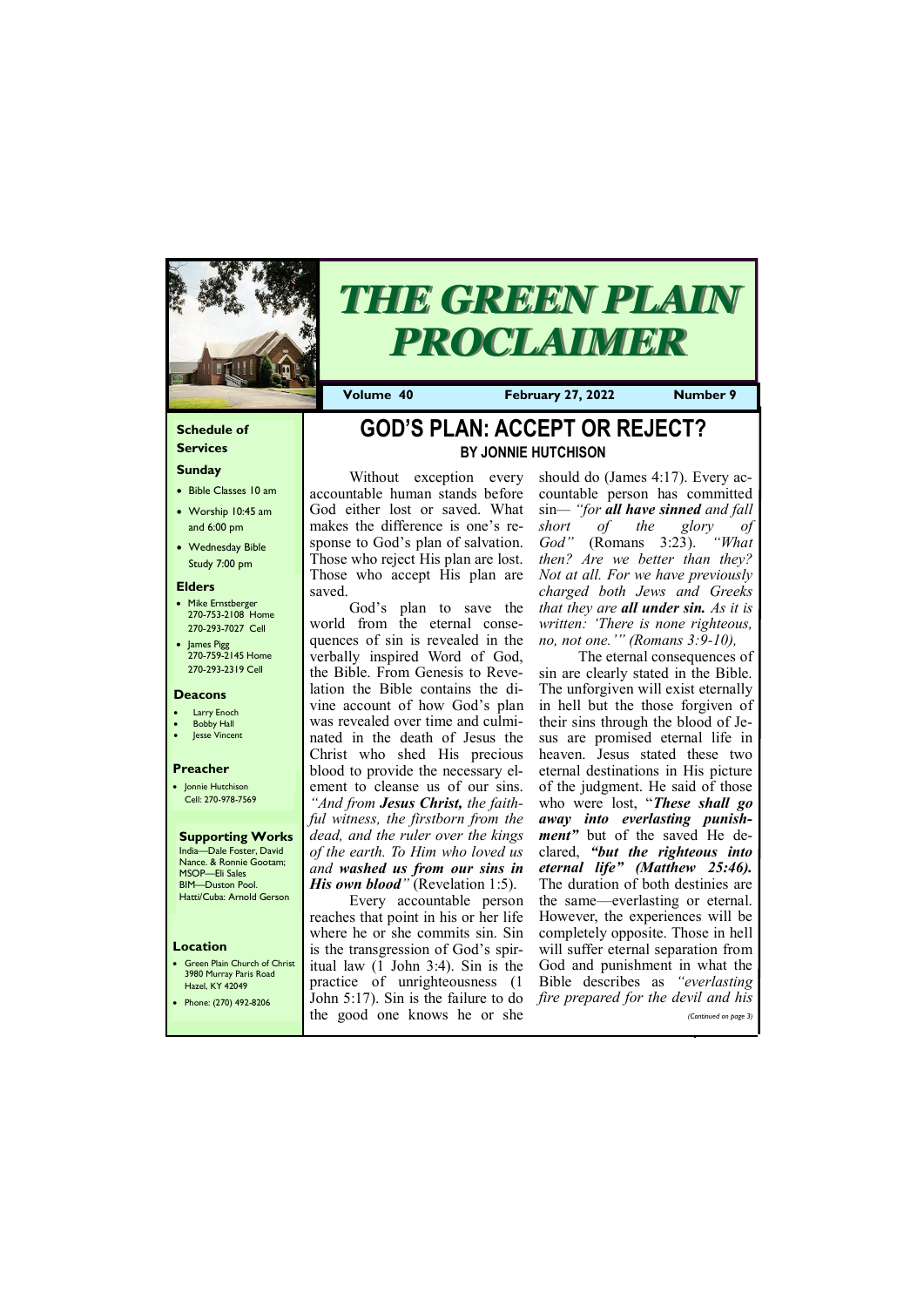### NEWS AND NOTES

*REMEMBER IN PRAYER: Green Plain members*: Peggy Jarvis, Joanne Barnes, Maxine Pool, Jim Fielder, Larry Enoch, Mary and Jim Lowrie, Margorie and Hayes Grady, Jesse and Mary Vincent,, Bobby and Sue Hall.

*Family and Friends:* Jerry Lovett, Teresa Tacker, Kenneth Mizell, Dale Pentecost, Brett Wyatt, Roger Rhoades, Joel White, Nat and Rita Evans and Larry and Rose Wyatt.

- **MEMORIAL SERVICE** for Rex Enoch here at the building on March 19th. Details to follow.
- **PANTRY ITEMS February 2022: 6—Fruit Salad; 13—Corn; 20—Green Beans; 27—Baked Beans.** Please bring any additional items you wish for the "blessing box" which is located next to the breezeway on the north side of the building.
- **February 2022 Anniversaries: None. Birthdays:** 8—Krysta Smith; 18—Wanda Barrett (Green Plain Road); 19 -Maxine Pool; 25 –Jan Pigg; Please let us know if we have left anyone out.
- *ENROLL IN A FREE BIBLE CORRECSPONDENCE COURSE. Send your name and complete mailing address and phone number to Green Plain church of Christ 3980 Murray Paris RD Hazel, KY 42049 or email your request to greenplaincoc@gmail.com. You may also enroll on our website.: greenplainchurchofchrist.org*
- **REMINDER:** The Spring Session of our *School of Biblical Studies* and our *Spring Gospel Meeting* has been cancelled for this year. Hopefully, this fall will be more conducive to holding these events.
- **How are you using your time? Read Ephesians 5:16**.

### **Page 2**

### **THOSE TO SERVE February 2021 Announcements: Mike Ernestberger Preside at Lord's Table AM: Bobby & Larry Preside at Lord's Table PM: 6—Bobby; 13—Larry; 20—Bobby. 27—Larry Opening Prayer AM 6—Jonnie; 13—Junior; 20—James; 27—Jim Closing Prayer AM 6—Perry; 13—Mike; 20—Junior; 27—Roy Song Leaders: AM Perry-; PM Mike-; WED Larry Count Contribution: Larry & Bobby Usher: Jesse**

*LESSONS TODAY* **Bible Study-10 AM** *The Book of Acts*

### **Worship**

**10:45 am***— "The Humility of Jesus"*

**6 pm—** *"The Book of Mormon—2"*

**Wednesday Bible Class** *A Study of 1 John*

| 7:00 PM |
|---------|
|         |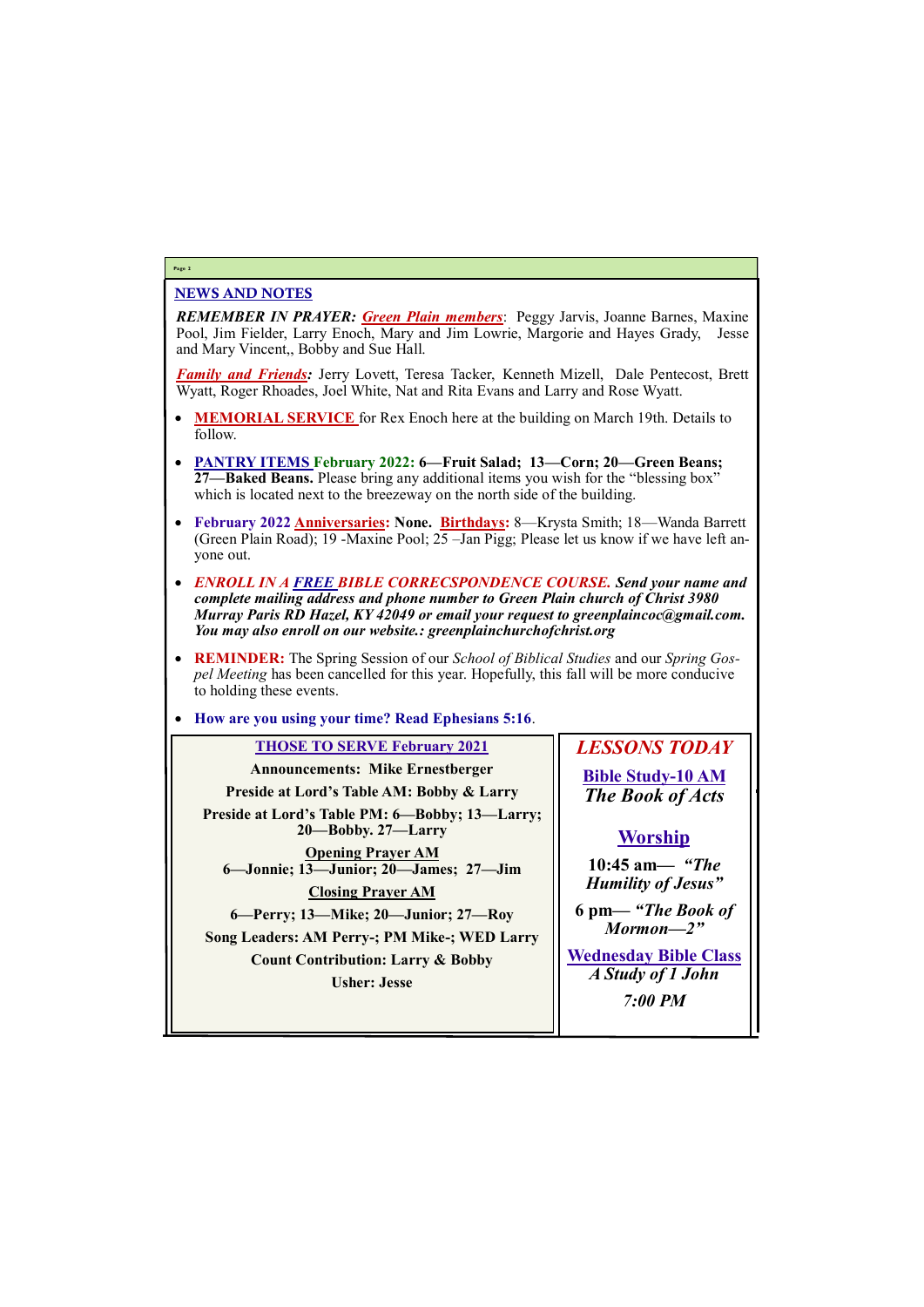**Page 3**

*angels"* (Matthew 25:41; C.f. Romans 1:18). On the other hand, the saved will enjoy the bliss of heaven in the presence of God, the Christ, the Holy Spirit and the faithful of all ages (Matthew 5:12; 8:11; Titus 1:2; Philippians 3:20; 1 Peter 1:4; Revelation 22:1-5). Pain, sorrow and regret will be constant in hell but completely unknown in heaven. While those who exist in hell will cry for relief & deliverance their cries will go unanswered. But those in heaven will enjoy the constant comfort of God's continual presence. Which will be your experience depends upon either your acceptance or rejection of God's plan to save you from your sins. What will you do—Accept or Reject?

**BELIEVE** that Jesus Chris t is the Son of God—*John 8:24; Mark 16:16*

### **HAVE YOU ACCEPTED GOD'S PLAN?**

**HEAR** the Good News *Romans 10:17*

**REPENT** of your sins *Acts 17:30-31*

**CONFESS** your faith in Christ *Romans 10:9-10*

Be I**MMERSED** in water for the remission of your sins A*cts 2:38; Mark 16:16; Romans 6:3-4*

#### *(Continued from page 1)*

### *WHAT MEN AND ANGELS DO NOT KNOW By Jonnie Hutchison*

the Jehovah's Witnesses.  $1914$  - The great crisis, the great clash...is very near. Armageddon may begin next spring. [*Watchtower Reprints*, Vol. VI, May 1, 1914, p. 5450]. 1922 - "The date 1925 is even more distinctly indicated by the Scriptures than 1914." (The previous date [1914] was proven to be false.) [*Watchtower*, Sept. 1, 1922, p. 262]. 1923 - "Our thought is, that 1925 is definitely settled by the Scriptures. The Christian now has much more upon which to base his faith than Noah had upon which to base his faith in a coming deluge." [*Watchtower*, March 1, 1923, p. 106]. Others have predicted the Lord's coming in the years of 1918, 1929, 1941, 1946, 1988, 1989, 2000, 2003, etc. All such predictions have failed. Why? The Lord answers, *"But of that day and* 

The Bible contains many references to the second coming of Christ. Jesus Himself declared to His apostles, *"…I will come again…."* (John 14:1-3). At His ascension into heaven angels proclaimed, *"…This same Jesus, who was taken up from you into heaven, will so come in like manner as you saw Him go into heaven"* (Acts 1:11b). By inspiration of the Holy Spirit the writers of the New Testament wrote of the certainty of the second coming of Christ. Paul wrote, *"For the Lord Himself will descend from heaven with a shout, with the voice of an archangel, and with the trumpet of God"* (, 1 Thessalonians 4:16). John wrote, *"Behold, He is coming with clouds, and every eye will see Him, even they who pierced Him. And all the tribes of the earth will mourn because of Him. Even so, Amen."* (Rev. 1:7).

Down through history there have been many different predictions regarding

**the time** of the second coming of Christ. Just one example is the predictions made by *hour no one knows, not even the angels of* 

*(Continued on page 4)*